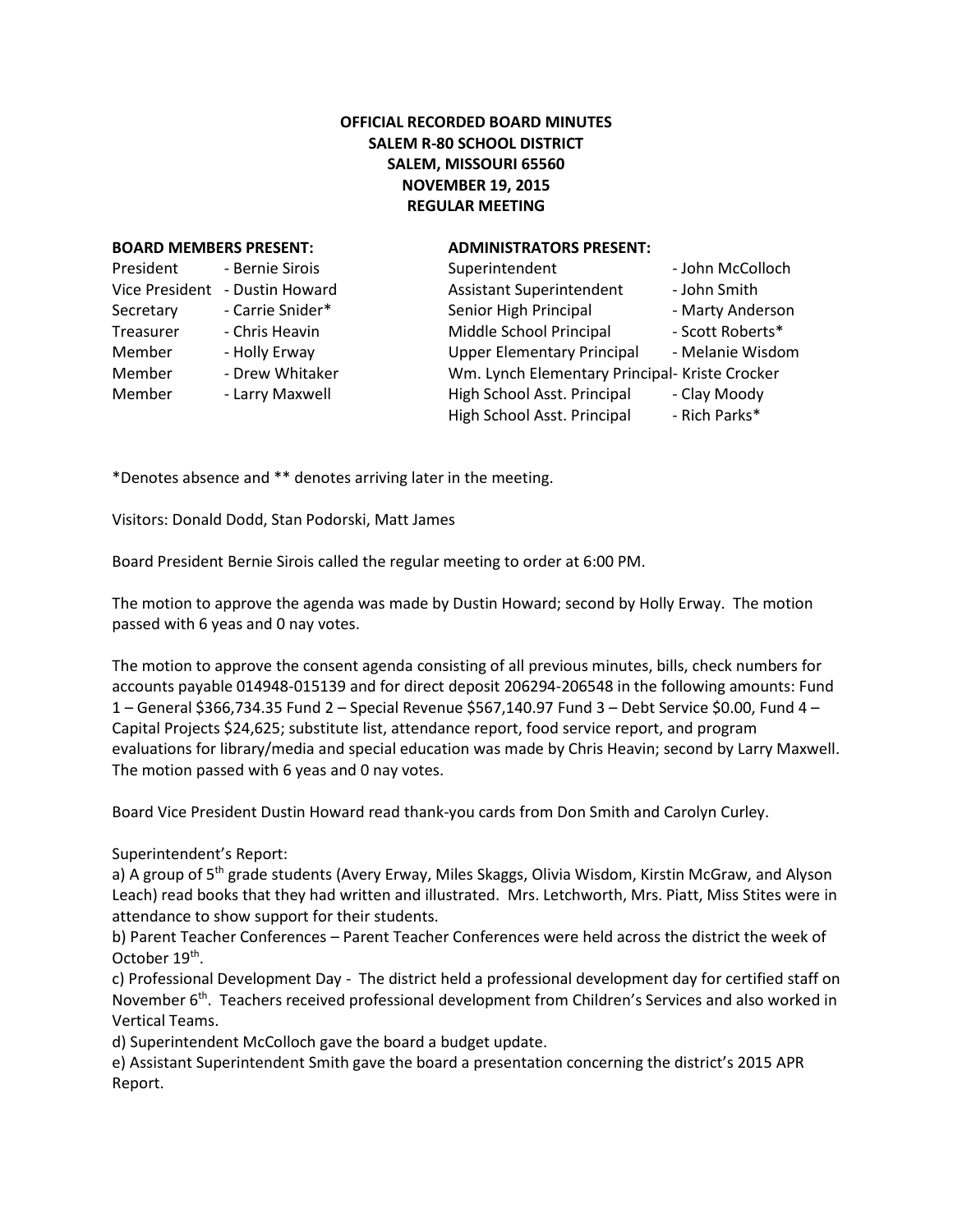## Principal's Report a) William Lynch Elementary

- Our Fifties Day Celebration was very successful. We had lots of visitors join us, and the kids had a blast. The dancing didn't last long enough for most of them.
- William Lynch honored the veterans in the WLE family with an assembly on Veteran's Day.
- Ongoing outreach efforts: Students and staff are collecting canned goods for the Sakelaris Fill-a-Ford food drive which will benefit local food pantries. Kindergarten is sponsoring a PJ Drive for children in foster care and shelters.
- Students of the Month: James Coffman, Clara Ball, Isaac Steelman, Aubrey Spencer, Peyton Flowers, Mayrin Ramirez, Jett Sanders, Aiden Summers, Titus White, Kealei Moore, Rylee Parker, Randall Stafford and Byron Barton.
- Students with 95% attendance or higher were eligible to win gift cards for our first quarter drawing. Our winners were Ella Bass, Kenten Parker, Hayden Blackwell, Peyton Jones, Summer Keenan, Dominic Jasper, Bailey Stewart, Evelyn Wood .
- 91% of our kindergarten and first grade students had parents that participated in Parent-Teacher Conferences.
- 98% of kindergarten and first grade students with full-time enrollment have attendance of 90% or higher. Forty-one students have missed less than one hour. Twenty-three of those students have perfect attendance.
- October Big 5 Report attached.

# b) Upper Elementary

- We had 95% of our students here 90% or more of the time in October. We have 29% of our students with perfect attendance!
- Congratulations to our "Student of the Month" nominees: 2nd grade-Titan Shepherd, Aiden Firestine, Jadyn Barnes, Canyon Warden, Austin Cunningham, Ava Harris, Alex Roberts and Ave Wofford; 3rd grade-Chandler Brakefield, Katlyn Steelman, Skyler Morgan, Jared Wethy, Landon Hill, Jade Rathbun, Devin Gray and Kendra Morrison; 4th grade-Dustin Stafford, Abby Hutto, Bethany Bellah, Jacob Bender, Rory Dahms, Eva Heard, Neely Leathers, and Eli Brakensiek; 5th grade-Miles Skaggs, Macie Sheppard Strange, Mia Pickett, Will Christesen, Levi Stoner, Rebecca Counts, Brayden Harbaugh, and Abby McBride. *Our students drawn were:* Aiden Firestine, Katlyn Steelman, Bethany Bellah, and Rebecca Counts.
- Congratulations to our "Teacher of the Month": Mrs. Sally McColloch!
- PBS celebrations include Red Ribbon Week, extra recess, camo day, and the SHS band/choir performance.
- We had 98% of our parents come in for parent-teacher conferences. That's a fantastic turnout and we still have teachers trying to contact the last few parents that haven't been able to make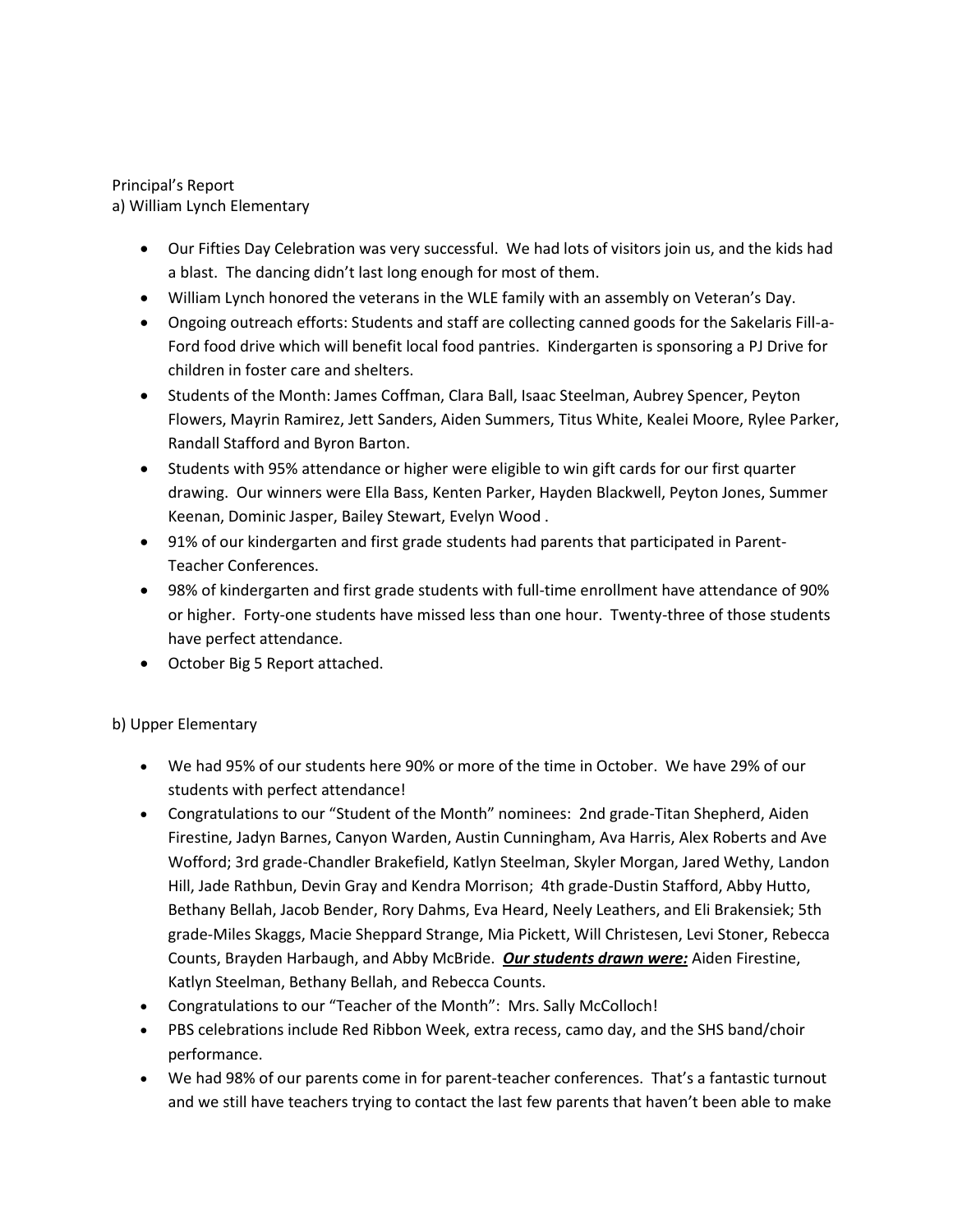it.

- $\bullet$  Our 2<sup>nd</sup>/3<sup>rd</sup> grades Fall music program was, of course, a huge success! Thanks to Mrs. Beasley, our students, and our staff for extra patience in practices and for singing/performing so well and Mr. Roberts for sound. Our  $4<sup>th</sup>/5<sup>th</sup>$  grade winter program will be December 7<sup>th</sup> at 7:00, following the William Lynch program. The theme is ugly sweaters, so it should be entertaining.
- Our 5<sup>th</sup> graders are read their children's books that they wrote and illustrated to our 2<sup>nd</sup>/3<sup>rd</sup> graders. They were so excited. I saw some budding teachers in the rooms as they were questioning them and having them predict and infer. Book winners selected were: Avery Erway, Katherine Jones, Alyson Leach, Olivia Wisdom, Miles Skaggs, and Kirsten McGraw. Their English teacher is Mrs. Aubrey Letchworth.
- We are kicking off the "Fill-a-Ford" campaign in conjunction with Sakelaris Ford in Rolla to donate items to several of our local pantries. The kids can bring in canned goods or nonperishable items from Monday, November 23<sup>rd</sup> through December 17<sup>th</sup>. All parents are informed of the local food banks that these items will be delivered to ahead of time.
- Our "Pennies for Produce" amount raised, as of Tuesday, November  $17<sup>th</sup>$  is \$250. We still have through the end of the week for donations. Our donations will go to the Sheppard's Nook to purchase produce for Christmas baskets.

c) Middle School

- 219 out of 238 students (active/withdrawn) have 90% or better attendance thru November 18<sup>th</sup>. This is 92% of student population.
- Attendance for Salem Middle School October 15 –November 18, 2015 was 96.27%. 6<sup>th</sup> Grade: 96.16%; 7<sup>th</sup> Grade: 97.37%; 8<sup>th</sup> Grade: 95.11%. 232 Students at SMS.
- Congratulations to our Students' of the Month for November:  $6<sup>th</sup>$  Grade—Brooke Scott and Kole Morgan; 7<sup>th</sup> Grade: Haley Westrich and Dawson Gray; 8<sup>th</sup> Grade: Emma Brakefield and Riley O'Dell. Teacher of the month for November is Hazel Krewson
- FACE PIE contest is underway as a PBS fundraiser—6 categories of teachers/staff are "competing" to see who gets a pie in the face during assembly 8<sup>th</sup> hour on 11-24-15. Students/staff vote with their money by placing in the jar of their "favorite" staff person. Thru 11-18-15, those leading their respective categories are Mr. Roberts-Administration, Mr. Beckett—6<sup>th</sup> Grade, Mrs. Parmelee—7<sup>th</sup> Grade, Ms. Zettel—8<sup>th</sup> Grade, Mrs. Krewson—Specials and Coach Anderson—Category 6 for LEAST AMOUNT of MONEY RAISED. Students with perfect attendance from November 11—23 will be eligible to be selected to "throw the pie".
- Middle School Girls Basketball ended the season with an 8-3 record and won the Oak Hill R-1 Girls Tournament.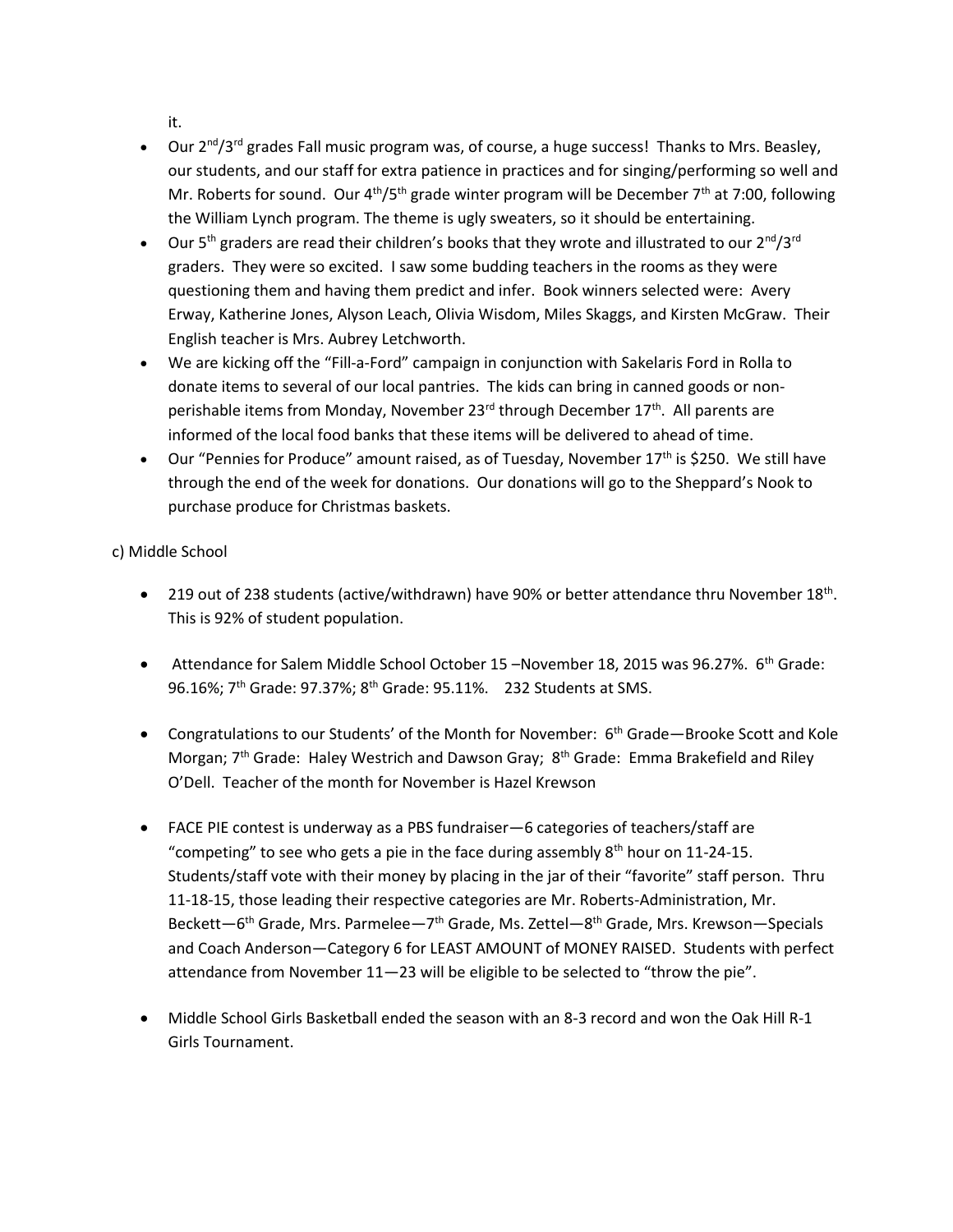- $\bullet$  7/8<sup>th</sup> Boys Basketball is underway. 7<sup>th</sup> grade is 0-4 on the season, while the 8<sup>th</sup> grade is 6-0. The 8<sup>th</sup> grade defeated Mtn. View-Liberty to win the Cabool 8<sup>th</sup> grade Tournament and are playing in the semi-finals of the Northwood R-IV tournament tonight against Dent-Phelps R-3. A win tonight should pit them against Licking in the Championship game on Friday night.
- Student Led Parent Teacher Conferences were a huge success with an 87% participation rate. Students used a portfolio to discuss their work in class as well as had a discussion of their educational goals, strengths and weaknesses. We received NO negative comments from any participant/parent and did receive numerous positive comments!
- BIG 5 Report for October 2015-43 total referrals.  $6<sup>th</sup>$  Grade-18; 7<sup>th</sup> Grade-15; 8<sup>th</sup> Grade-10. Referrals doubled from September 2015—21.
- **•** Teen Esteem for  $8<sup>th</sup>$  Grade students in conjunction with R-1, R-2, and R-3 was held at Oak Grove Baptist Church with 150 8th Grade students participating. Special speakers, presentations and skits dealing with bullying and cyber-bullying which gave strategies of ways to stand up against these tactics.
- RED RIBBON WEEK was held in the month of October with the Missouri Safe and Sober Program providing resource materials including videos, information and a pledge card. 197 students signed the pledge card (85%) pledging to avoid the use of alcohol and drugs.
- Middle School Winter Dance will be Friday, December  $11<sup>th</sup> 6$ —9pm in the Middle School Cafeteria. The board of education is invited to "come get your grove on". The theme for the dance will be "Ugly Christmas Sweater"
- Middle School 1<sup>st</sup> Semester finals will be December  $16<sup>th</sup>$ -Hours 1, 4, 7; December  $17<sup>th</sup>$ -Hours 3, 5, 8; December  $18<sup>th</sup>$ -Hour 2
- Winter Concerts for Middle School Band and Choir will be as follows: **Band**—December 12<sup>th</sup>-2:00pm in HS Gym. Choir-December 13<sup>th</sup>-1:30pm at Grace Community Church.

d) High School

- Compass Testing
	- a. 200 students tested
	- b. 21% improved their status
	- c. Refer to Handout on Scale of Standard 3
- Community Betterment Conference
	- a. A group of our students attended.
	- b. Integration of the school and community initiatives aids in the building of this community.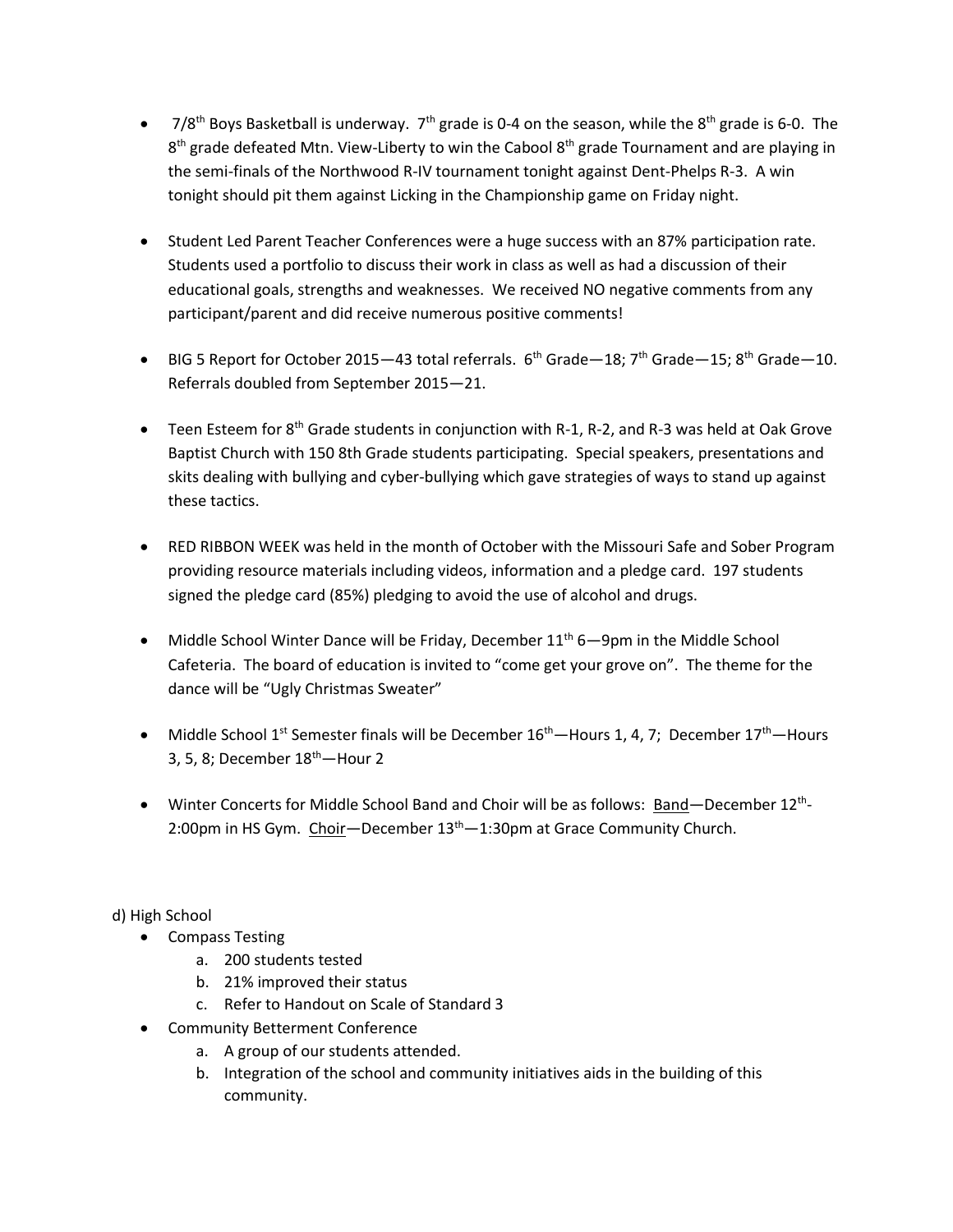- Innovation Summit
	- a. Dr. Siebert
		- i. FFA and FBLA will be sending a total of 30 students to the Innovation Summit on 12/7 in Cuba.
		- ii. Entrepreneur development/ exposure.
		- iii. Business plan contest will follow.

Building a supportive Entrepreneurial culture takes Exposure, time and commitment from the school.

- Students of the month
	- a. Taylor Toman
	- b. Matt Jessen
- Parent Teacher Conferences- Read from Handout
	- a. On Tuesday, October 20 and Thursday, October 22 parent/teacher conferences were held at the high school. There were several parents who dropped in to visit with teachers. In all, 57 parents. There were 140 scheduled conferences. With the amount of drop in conferences, there were 171 conferences held.
	- b. The first week of October teachers submitted a list of students whose parents needed to be visited. The counselors' office arranged the conferences, scheduling them every 20 minutes. Reminders were given to students before the parent/teacher conferences were to occur.
	- c. If parents were not able to be reached, teachers were encouraged to phone the parents following the conference times.
- College Application Week 10/12-10/27
	- a. 60 students applied to 84 Colleges or Universities during the application week. They were assisted by Ms. Clawson our representative from the Missouri College Advising Corps.
- Eight Students participate in the Teens against Tobacco Use workshop In Rolla on October 30<sup>th</sup>. These students will present to 3<sup>rd</sup> grade students in the county on 23 and 24 November.
- All State Choir
	- a. Two members from SHS were selected.
	- b. Natalie Leathers Participant
	- c. Sydney Wood Alternate
- All State Choir Performance
	- a. January 30, 2016
	- b. 1:00 p.m.
	- c. Tan-Tar-A
- SCA Festival All Conference Vocal Competition
	- a. Chamber Singers
	- b. Willow Springs, MO
	- c. 9:00 a.m. Noon
	- d. November 21, 2015